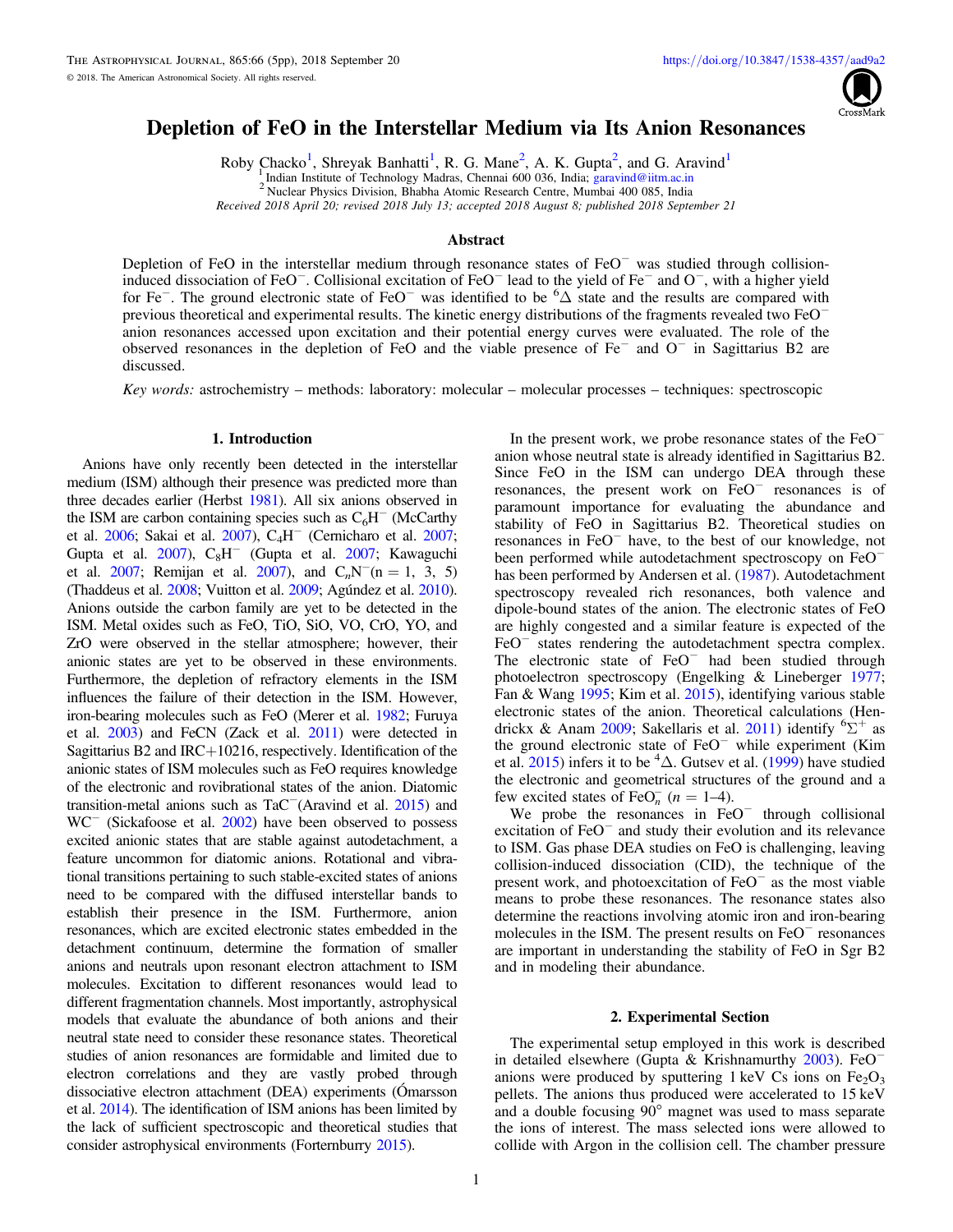

Figure 1. Lab-frame kinetic energy distribution (KERD<sub>lab</sub>) of Fe<sup>-</sup> and O<sup>-</sup> fragments from CID of FeO<sup>−</sup> .

was  $3 \times 10^{-6}$  Torr with a base pressure of about  $1 \times 10^{-7}$ Torr. Only those ions scattered in the forward and backward directions (angular resolution  $\pm 0.01^{\circ}$ ) were energy analyzed using a parallel-plate analyzer. Channeltron and pulse-counting electronics were used to detect the fragment ions. The energy analysis yields kinetic energy released in the lab frame.

### 3. Results and Discussion

# *3.1. Dissociation Dynamics of FeO*<sup>−</sup> *Anion*

FeO<sup>−</sup> accelerated to 15 keV were collided with argon target gas resulting in their electronic excitation eventually leading to fragments. The electron affinity of FeO<sup>−</sup> is 1.495 eV (Kim et al. 2015) while the dissociation energy is 3.31 eV (present work and Sakellaris et al. 2011) rendering even the higher vibrational states of the ground electronic state as autodetaching states. Hence there is no possibility for a purely repulsive excited state, lying even partially below the detachment continuum, accessed to yield the observed fragments. Although excited states of FeO<sup>−</sup> have been identified, their geometries being similar to the ground state (Sakellaris et al. 2011), any Franck–Condon transition to the repulsive part of such excited states leading to the observed fragments is ruled out. Hence the excited states accessed in the collisional excitation leading to the observed fragment ions are anion resonances, which are embedded in the detachment continuum. Anion resonances decay via autodetachment or eventually dissociate yielding anionic and neutral fragments. The kinetic energy released during fragmentation is shared between the fragments in their inverse-mass ratio. Interestingly, we observed both Fe<sup>−</sup> and O<sup>−</sup> anion fragments in our experiment as in the case of FeC<sup>−</sup> (Nrisimhamurty et al. 2016). Figure 1 shows the lab-frame kinetic energy distribution of both the anion fragments. We employ translational energy spectroscopy wherein the energy released in the Center-of-Mass (C.M. frame) gets amplified in the lab-frame energy distribution, enabling measurement of small energy release. Measurement of fragments scattered in the forward and backward direction in the C.M. frame eliminates events in which the target atoms are excited during collision. Furthermore, large impact collision results in electronic excitation rather than vibrational. The instrumental and initial spread in parent ion energy accounts for the width of



Figure 2. Lab-frame kinetic energy distribution (KERD<sub>lab</sub>) of O<sup>−</sup> fragments from CID of FeO<sup>−</sup>. The energy separation indicated is in the C.M. frame energy scale.



Figure 3. Lab-frame kinetic energy distribution (KERD<sub>lab</sub>) of Fe<sup>−</sup> fragments from CID of FeO<sup>−</sup> . The energy separation indicated is in the C.M. frame energy scale.

the lab-frame kinetic energy of the parent. The kinetic energy distribution in the lab frame ( $\text{KERD}_{\text{lab}}$ ) for the daughter ions was obtained by deconvoluting the measured lab-frame kinetic energy distribution with that of their parent. If  $E_1$  is the labframe kinetic energy of a fragment ion  $m_1$ , then the total kinetic energy released in the C.M. frame,  $E_{CM}$ , is given by

$$
E_1 = \frac{m_1}{M} E'_p + \frac{2\sqrt{E_{\rm CM} E'_p m_1 m_2}}{M} + \frac{m_2}{M} E_{\rm CM}
$$
 (1)

$$
E'_{p} = (E_{p} - E_{CM} - Q),
$$
 (2)

where  $M$  and  $m_2$  are masses of the parent ion and the neutral fragment, respectively, and *Q* is the total internal excitation energy for both the projectile and the target.

## *3.2. Determination of Kinetic Energy Release in the C.M. Frame and the Anion Resonances*

Figures 2 and 3 show the lab-frame kinetic energy distribution for O<sup>−</sup> and Fe<sup>−</sup> anions, respectively. The distributions are a result of both the forward and backward ejection of fragments along the line of motion of the parent anions and hence the fragment velocity in the C.M. frame is added (forward) or subtracted (backward) to the lab-frame velocity of the parent anion.

Figure 4 explains the reflection of the initial state vibrational wavefunction upon the excited state resulting in the  $\text{KERD}_{CM}$ .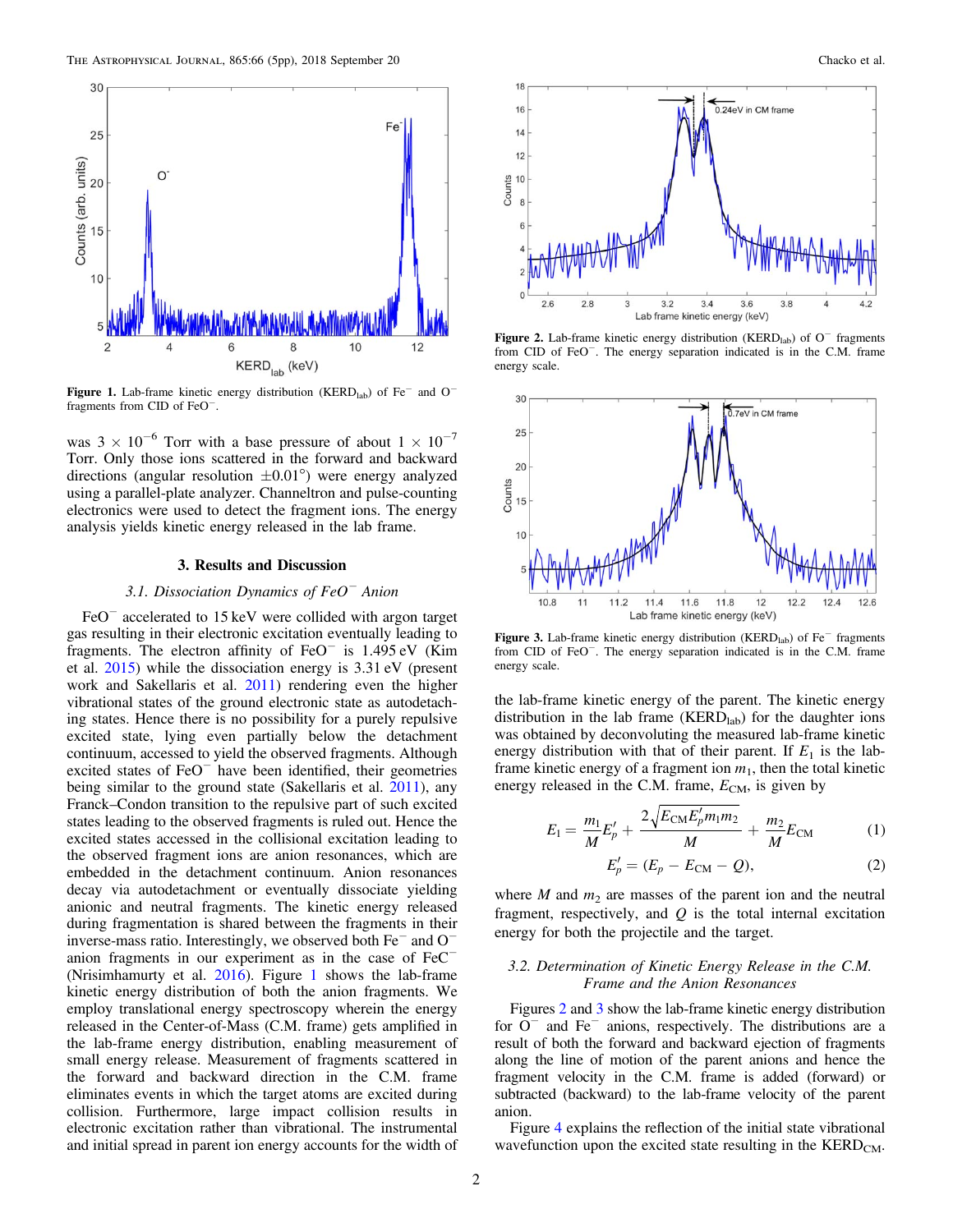

Figure 4. Schematic diagram describing kinetic energy release in the center-ofmass frame upon collisional excitation of the ground anion state to anion resonance.

 $r_e$  is the internuclear distance at which the ground electronic state's vibrational wavefunction reaches its maximum value. *r<sup>f</sup>* is the internuclear distance at which the repulsive curve reaches its asymptotic value.  $\text{KERD}_{\text{CM}}$  depends on the shape of the anion resonance curve accessed by the parent ion before dissociation as well the initial state vibrational wavefunction. If  $r_e < r_f$ , as shown in the figure, then  $E_{CM} = 0$  for all the anions excited with initial bond length greater that  $r_f$  (as in the shaded region of the figure). This will result in a pile up at  $E_{CM} = 0$  for  $\text{KERD}_{CM}$ . The vector addition of forward and backward C.M. frame momenta to the lab-frame momentum results in two-peak structure in the lab frame and in addition, the pile up at  $E_{CM} = 0$ , broadened by instrumental resolution, yields a threepeak structure. It is this three-peak structure that is depicted in Figure 5(b) and explains the observed peak in Figure 3. If the central peak is less intense, which is the case when  $r_f$  is too close to the turning point in the ground electronic state, or if the two peaks stemming from the forward and backward momenta additions are too close, then the central peak may not be manifested in the experimental data. This is depicted in Figure 5(a) and explains the observed peak in Figure 2. If  $r_f \le r_e$ , only a single peak is expected in KERD<sub>CM</sub>. If  $r_f$  is greater than  $r_e$ , but is very close to  $r_e$ , the multiple peak structure may become unresolved due to limitations in the resolution of the energy analyzer. In Figures 2 and 3, though the multiple peak structures are evident, they are not wellresolved to perform numerical deconvolution with the given instrumental width as the peaks lie very close to  $E_{CM} = 0$ . The close proximity of  $r_f$  and  $r_e$  in the present case justifies approximation of the KERD<sub>lab</sub> to a Gaussian profile. Hence a Gaussian profile was employed for KERD<sub>lab</sub> to perform the deconvolution. The deconvoluted  $\text{KERD}_{\text{lab}}$  was then used to obtain  $\text{KERD}_{CM}$  using Equation (1).

The KERD<sub>CM</sub> thus obtained are shown in Figure  $6$ . The KERD<sub>CM</sub> for Fe<sup> $-$ </sup> and O<sup> $-$ </sup> anion fragments are markedly different from each other. As the  $\text{KERD}_{\text{CM}}$  is critically



 $0.6$ 

 $0.4$ 

 $0.2$ 

 $\overline{0}$  $0.4$ 

 $0.3$ 

 $0.2$ 

 $0.1$ 

 $\overline{0}$ 

 $-2$ 

Yield (arb. units)

 $(a)$ 

 $(b)$ 

Figure 5. Simulation of double-peak (a) and multipeak structures (b) in the C. M. frame energy distribution. The positive and negative energies correspond to forward and backward scattering of the ions, respectively.

 $C.M.$  frame energy (arb. units)



Figure 6. Center-of-Mass frame kinetic energy distribution (KERD<sub>CM</sub>) of Fe<sup>−</sup> and O<sup>−</sup> fragments from CID of FeO<sup>−</sup> .

determined by the Franck–Condon overlap between the initial and final states and the shape of the resonance curve, the results clearly reveal excitation to two different anion resonances upon collisional excitation, each resulting in different anion fragments. In spite of lower electron affinity, the yield of Fe<sup>−</sup> was found to be higher than that for  $O<sup>-</sup>$  and a similar feature was found to be inglier than that for  $\sigma$  and a similar reature was observed earlier for FeC<sup>−</sup> (Nrisimhamurty et al. 2016). To evaluate the potential energy curves of the resonances, we computed the ground electronic state of FeO<sup>−</sup> .

 $\overline{2}$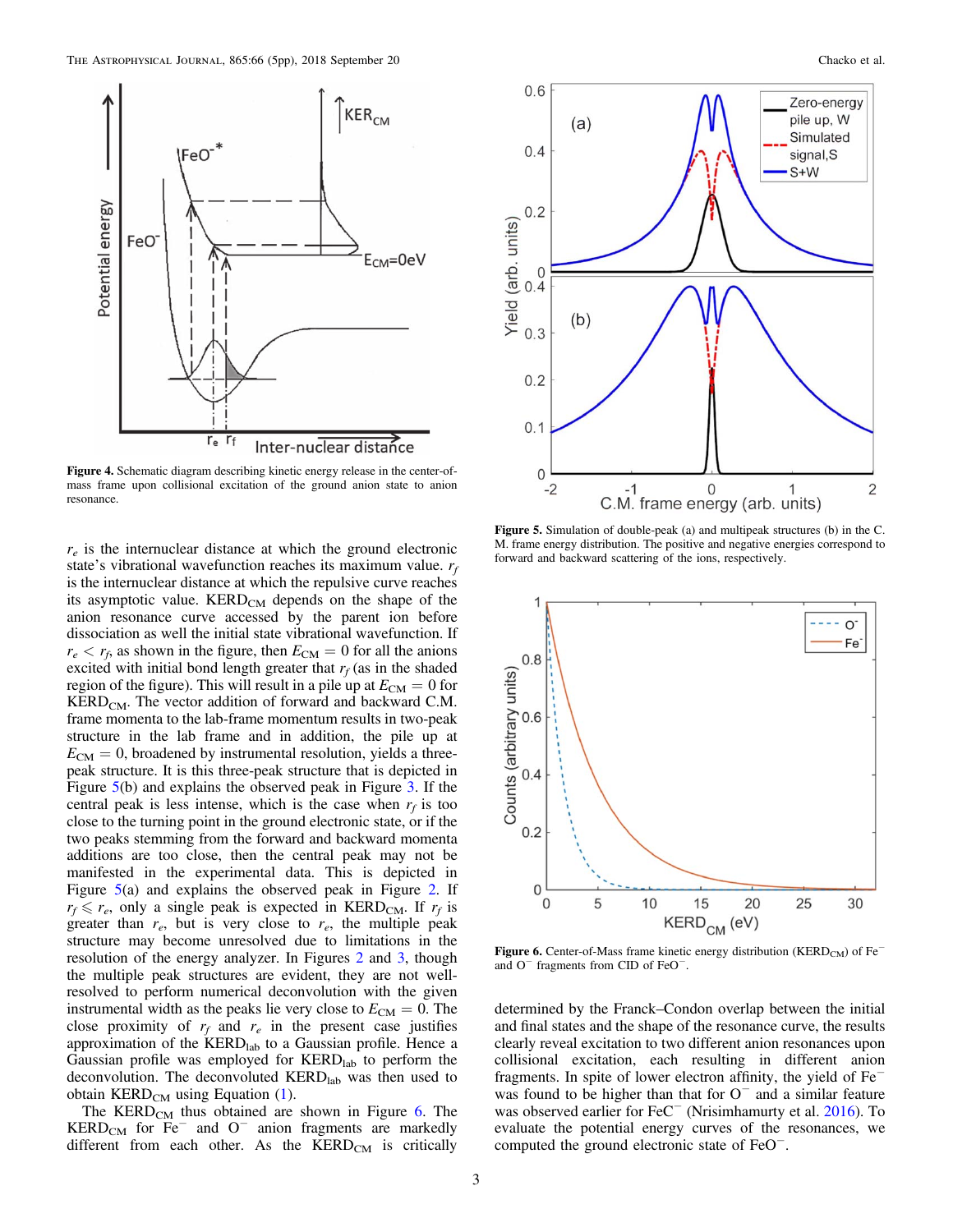Table 1 Comparison of the Present and Previous Results for Bond Length (*r<sup>e</sup>* ), and Bond-dissociation Energy (*D<sup>e</sup>* ) of the Ground State of FeO<sup>−</sup>

| Methodology             | <b>State</b>           | $r_e$<br>(A) | $D_e$<br>$(kcal mol-1)$ | $\omega_e$<br>$\rm (cm^{-1})$ |
|-------------------------|------------------------|--------------|-------------------------|-------------------------------|
| CCSD <sup>a</sup>       | $^6$ $\wedge$          | 1.75         | 76.3765                 | 785.73                        |
| (Level)                 |                        |              |                         |                               |
| $CASPT2^b$              | $^{6}$ $\Sigma^{+}$    | 1.683        | .                       | 807                           |
| $MRCI-L + DKH2+Qc$      | $6\Sigma^+$            | 1.709        | 92.4                    | 752                           |
| $RCCSD(T) + DKH2c$      | $6y_1$ +               | 1.690        | 93.9                    | 857                           |
| $C - RCCSD(T) + DKH2c$  | $6y +$                 | 1.685        | 91.9                    | 878                           |
| Experiment <sup>d</sup> | $\mathcal{A}_{\Delta}$ | 1.647        | .                       | $740 \pm 20$                  |

Notes. a

Present Results.

 $<sup>b</sup>$  Hendrickx & Anam (2009).</sup>

<sup>c</sup> Sakellaris et al. (2011).

<sup>d</sup> Drechsler et al. (1997).

The ground electronic state of FeO<sup>−</sup> was calculated using the coupled cluster method (CCSD level) using the TZV basis set. Table 1 compares the present results with the previous theoretical and experimental results. Our calculation identifies  ${}^{6}\Delta$  as the ground state. Photoelectron and autodetachment spectroscopic studies (Andersen et al. 1987; Kim et al. 2015) indicate  ${}^{4}\overline{\Delta}$  as the ground electronic state. The vibrational wavefunctions, which determine the anion resonance, are expected to be similar for  ${}^{6}\Delta$  and  ${}^{4}\Delta$  as they are nearly degenerate over a wide range of internuclear distances and also have similar bond lengths. Figure 7 shows the calculated ground state potential energy curve. The vibrational state wavefunctions for this ground electronic state were calculated using LEVEL (Le Roy 2015). This program computes rovibrational eigenvalues and eigenfunctions for smoothly varying onedimensional or radial potential energy functions using the semi-classical WKB method. Under the temperature condition of the ion-source, the first four vibrational levels of the ground electronic state of FeO<sup>−</sup> would have significant populations. Vibrational wavefunctions of these levels were statistically weighed and the inset in Figure 7 shows the probability density of the resultant wavefunction. Reflection of this probability distribution on the potential energy curve of the resonance yields the C.M. frame kinetic energy release distribution. The potential energy curve of the resonance is hence deduced from the kinetic energy release distribution. The section of the anion resonance curve that can be spanned by our experiment is determined by the Franck–Condon overlap. By assuming a delta-function at the classical turning point as the wavefunction at the excited resonance the anion resonances were evaluated as shown in Figure 8. The asymptotic limit for the resonance dissociating into  $O^-$  is Fe( ${}^5D$ )  $+ O^{-2}P$ ) and that of the resonance leading to Fe<sup>−</sup> is Fe<sup>−</sup>(<sup>4</sup>F) +  $O(^{3}P)$ . The energy spacing between the asymptotes of the two evaluated resonances is determined by the binding energies of the fragment anions (Engelking & Lineberger 1979; Blondel et al. 2005). Our results show the anion resonance curve for the range of internuclear distance spanned in our experiment. The dotted part of the resonance curves do not pertain to the region spanned by our experiment and this region could have a shallow well or simply tend to the dissociation limit if the resonance is purely repulsive. Although autodetachment spectroscopy can identify the resonances, the present result evaluates the resonance potential energy curves, most importantly the fragmentation pathways for FeO.



Figure 7. Ground electronic state of FeO<sup>−</sup> was calculated to be <sup>6</sup> $\Delta$  using the coupled cluster method (CCSD level) using the TZV basis set. The inset shows the resultant vibrational probability density calculated using LEVEL (Le Roy 2015; see the text).



Figure 8. Potential energy curves for the two anion resonances accessed in the collisional excitation of FeO<sup>−</sup> .

### *3.3. Astrophysical Relevance*

FeO could be expelled from the grains during a shock in Sagittarius B2. It could also be formed endothermically but only under shocked gas conditions since high temperature is required to form FeO from Fe and  $O_2$  (Walmsley et al. 2002). The electron affinity of FeO is  $1.49 \text{ eV}$  (Engelking & Lineberger 1977) and our results show the presence of FeO<sup>−</sup> resonances 3.31 eV above the ground state of the anion. Thus a resonant electron attachment to FeO with an electron energy of about 1.81 eV should lead to the resonances observed in our experiment. Such a resonant electron attachment is feasible in the shocked gas conditions, particularly from higher vibrational states of FeO, leading to the decay of FeO into Fe<sup>−</sup> or O<sup>−</sup> . Our results show the dissociation pathways of FeO upon DEA in Sagittarius B2. In order for astrophysical models to evaluate the